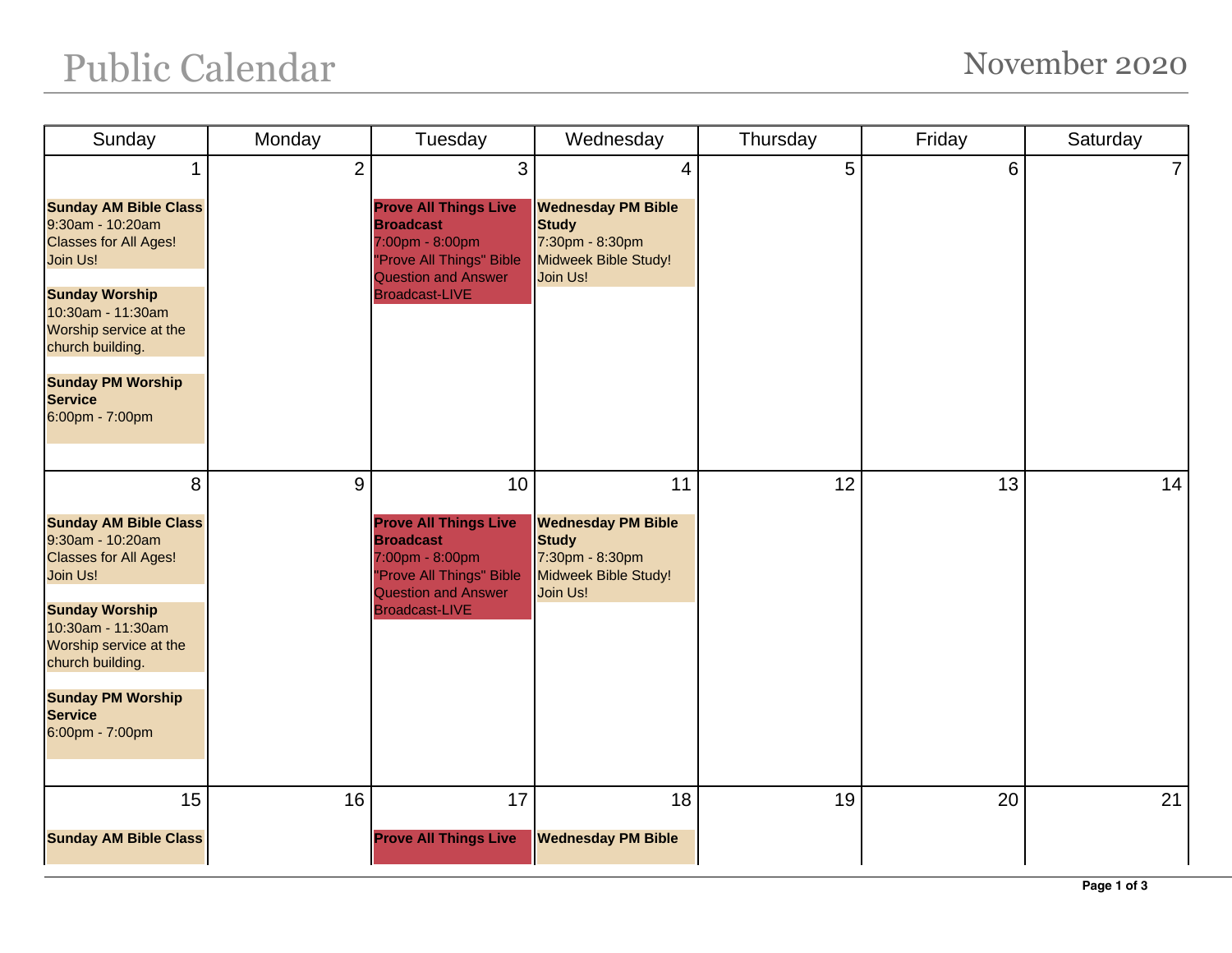| 9:30am - 10:20am<br><b>Classes for All Ages!</b><br>Join Us!<br><b>Sunday Worship</b><br>10:30am - 11:30am<br>Worship service at the<br>church building.<br><b>Sunday PM Worship</b><br><b>Service</b><br>6:00pm - 7:00pm                                 |    | <b>Broadcast</b><br>7:00pm - 8:00pm<br>"Prove All Things" Bible<br><b>Question and Answer</b><br><b>Broadcast-LIVE</b>                                 | <b>Study</b><br>7:30pm - 8:30pm<br>Midweek Bible Study!<br>Join Us!                              |    |    |    |
|-----------------------------------------------------------------------------------------------------------------------------------------------------------------------------------------------------------------------------------------------------------|----|--------------------------------------------------------------------------------------------------------------------------------------------------------|--------------------------------------------------------------------------------------------------|----|----|----|
| 22                                                                                                                                                                                                                                                        | 23 | 24                                                                                                                                                     | 25                                                                                               | 26 | 27 | 28 |
| <b>Sunday AM Bible Class</b><br>9:30am - 10:20am<br><b>Classes for All Ages!</b><br>Join Us!<br><b>Sunday Worship</b><br>10:30am - 11:30am<br>Worship service at the<br>church building.<br><b>Sunday PM Worship</b><br><b>Service</b><br>6:00pm - 7:00pm |    | <b>Prove All Things Live</b><br><b>Broadcast</b><br>7:00pm - 8:00pm<br>"Prove All Things" Bible<br><b>Question and Answer</b><br><b>Broadcast-LIVE</b> | <b>Wednesday PM Bible</b><br><b>Study</b><br>7:30pm - 8:30pm<br>Midweek Bible Study!<br>Join Us! |    |    |    |
| 29                                                                                                                                                                                                                                                        | 30 |                                                                                                                                                        |                                                                                                  |    |    |    |
| <b>Sunday AM Bible Class</b><br>9:30am - 10:20am<br><b>Classes for All Ages!</b><br>Join Us!<br><b>Sunday Worship</b>                                                                                                                                     |    |                                                                                                                                                        |                                                                                                  |    |    |    |
| 10:30am - 11:30am<br>Worship service at the<br>church building.<br><b>Sunday PM Worship</b>                                                                                                                                                               |    |                                                                                                                                                        |                                                                                                  |    |    |    |